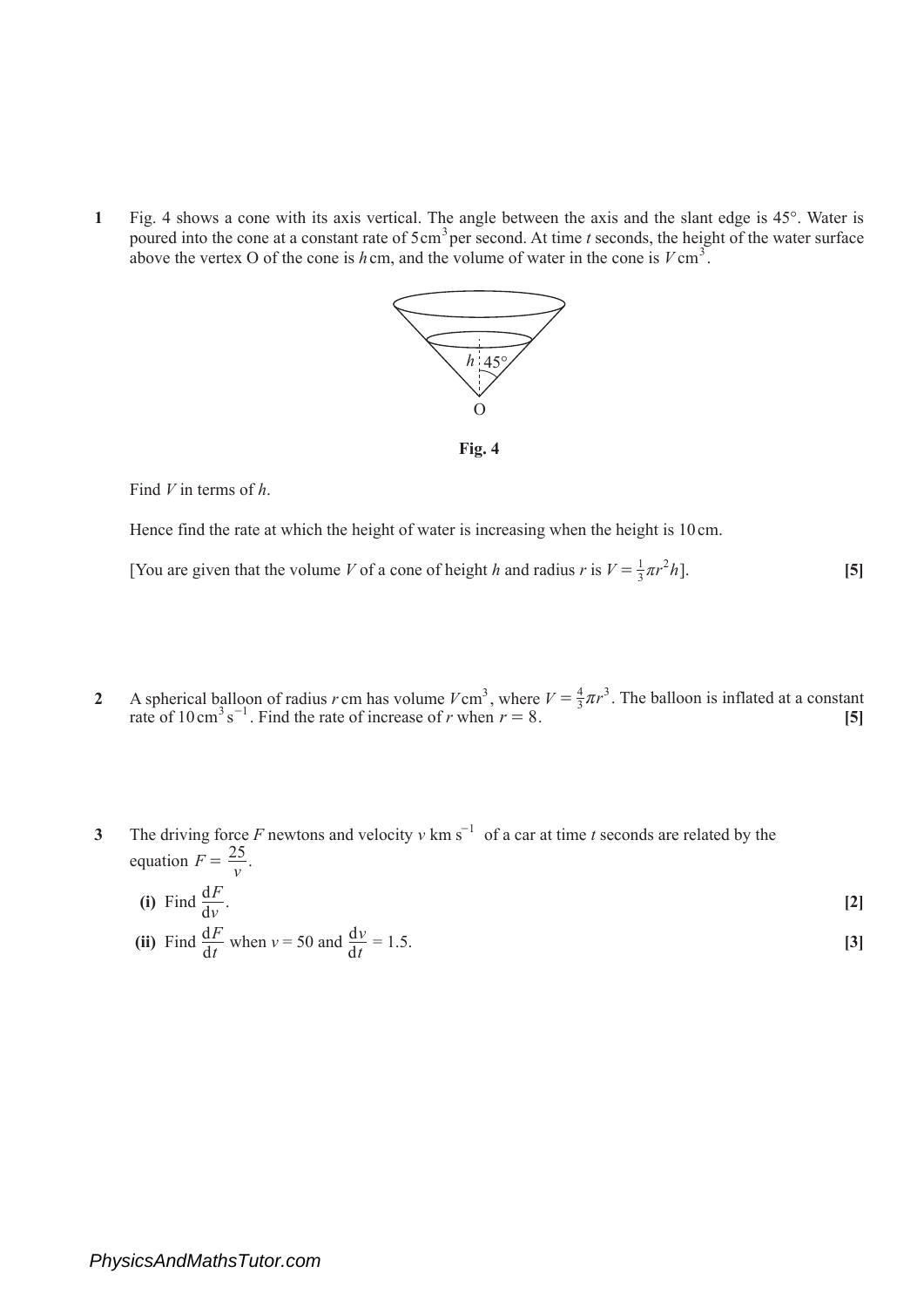**4 Water flows into a bowl at a constant rate of 10 cm<sup>3</sup> s<sup>−1</sup> (see Fig. 4).** 



**Fig. 4**

When the depth of water in the bowl is  $h$  cm, the volume of water is  $V \text{cm}^3$ , where  $V$ which the depth is increasing at the instant in time when the depth is 5 cm.  $= \pi h^2$ . Find the rate at **[5]**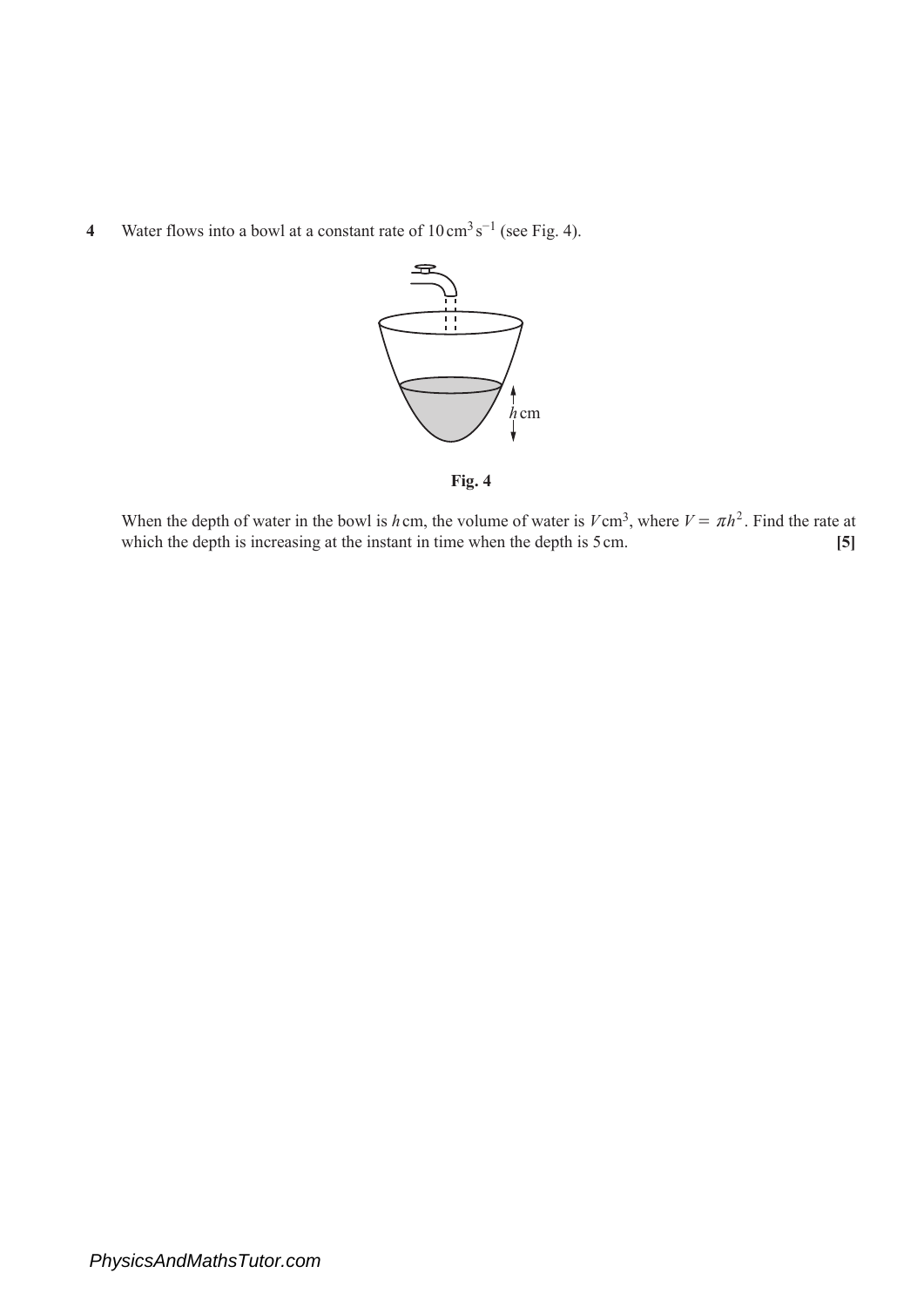**5** 1  $\frac{1}{\cos^2 x}, -\frac{1}{2}$  $\frac{1}{2}\pi < x < \frac{1}{2}$  $\frac{1}{2}\pi$ , together with its asymptotes  $x = \frac{1}{2}$ Fig. 9 shows the curve  $y = f(x)$ , where  $f(x) = \frac{1}{\cos^2 x}$ ,  $-\frac{1}{2}\pi < x < \frac{1}{2}\pi$ , together with its asymptotes  $x = \frac{1}{2}\pi$ and  $x = -\frac{1}{2}\pi$ .



**Fig. 9**

- (i) Use the quotient rule to show that the derivative of  $\frac{\sin x}{\cos x}$  is  $\frac{1}{\cos x}$  $\cos^2 x$ . **[3]**
- (ii) Find the area bounded by the curve  $y = f(x)$ , the *x*-axis, the *y*-axis and the line  $x = \frac{1}{4}$ 4 <sup>π</sup>. **[3]**

The function  $g(x)$  is defined by  $g(x) = \frac{1}{2}f(x + \frac{1}{4})$  $rac{1}{4}\pi$ ).

- (iii) Verify that the curves  $y = f(x)$  and  $y = g(x)$  cross at  $(0, 1)$ . [3]
- (iv) State a sequence of two transformations such that the curve  $y = f(x)$  is mapped to the curve  $y = g(x)$ .

On the copy of Fig. 9, sketch the curve  $y = g(x)$ , indicating clearly the coordinates of the minimum point and the equations of the asymptotes to the curve. [8] point and the equations of the asymptotes to the curve. **[8]**

(v) Use your result from part (ii) to write down the area bounded by the curve  $y = g(x)$ , the *x*-axis, the *y*-axis and the line  $x = -\frac{1}{4}$  $\frac{1}{4}\pi$ . [1]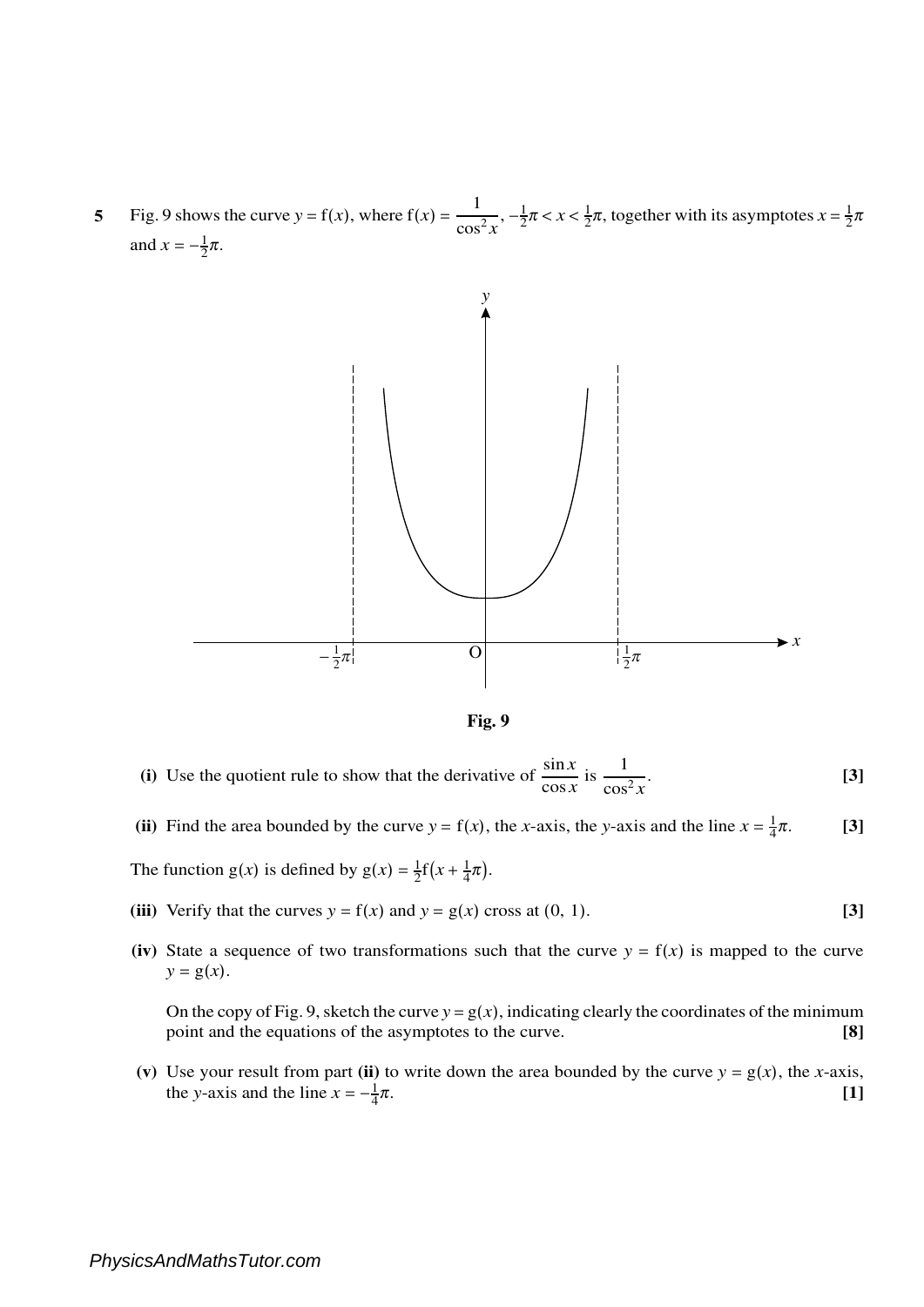**6** When the gas in a balloon is kept at a constant temperature, the pressure *P* in atmospheres and the volume  $V \overline{m}^3$  are related by the equation

$$
P=\frac{k}{V},
$$

where  $k$  is a constant. [This is known as Boyle's Law.]

When the volume is  $100 \text{ m}^3$ , the pressure is 5 atmospheres, and the volume is increasing at a rate of  $10 \,\mathrm{m}^3$  per second.

(i) Show that  $k = 500$ . [1]

(ii) Find 
$$
\frac{dP}{dV}
$$
 in terms of V. [2]

- (iii) Find the rate at which the pressure is decreasing when  $V = 100$ . [4]
- **7** Fig. 4 shows a cone. The angle between the axis and the slant edge is 30°. Water is poured into the cone at a constant rate of 2 cm3 per second. At time *t* seconds, the radius of the water surface is *r* cm and the volume of water in the cone is *V* cm3.



**Fig. 4**

(i) Write down the value of 
$$
\frac{dV}{dt}
$$
. [1]

(ii) Show that 
$$
V = \frac{\sqrt{3}}{3}\pi r^3
$$
, and find  $\frac{dV}{dr}$ . [3]

[You may assume that the volume of a cone of height *h* and radius *r* is  $\frac{1}{3}\pi r^2 h$ .]

**(iii)** Use the results of parts **(i)** and **(ii)** to find the value of  $\frac{dr}{dr}$  when  $r = 2$ . [3] d*t*